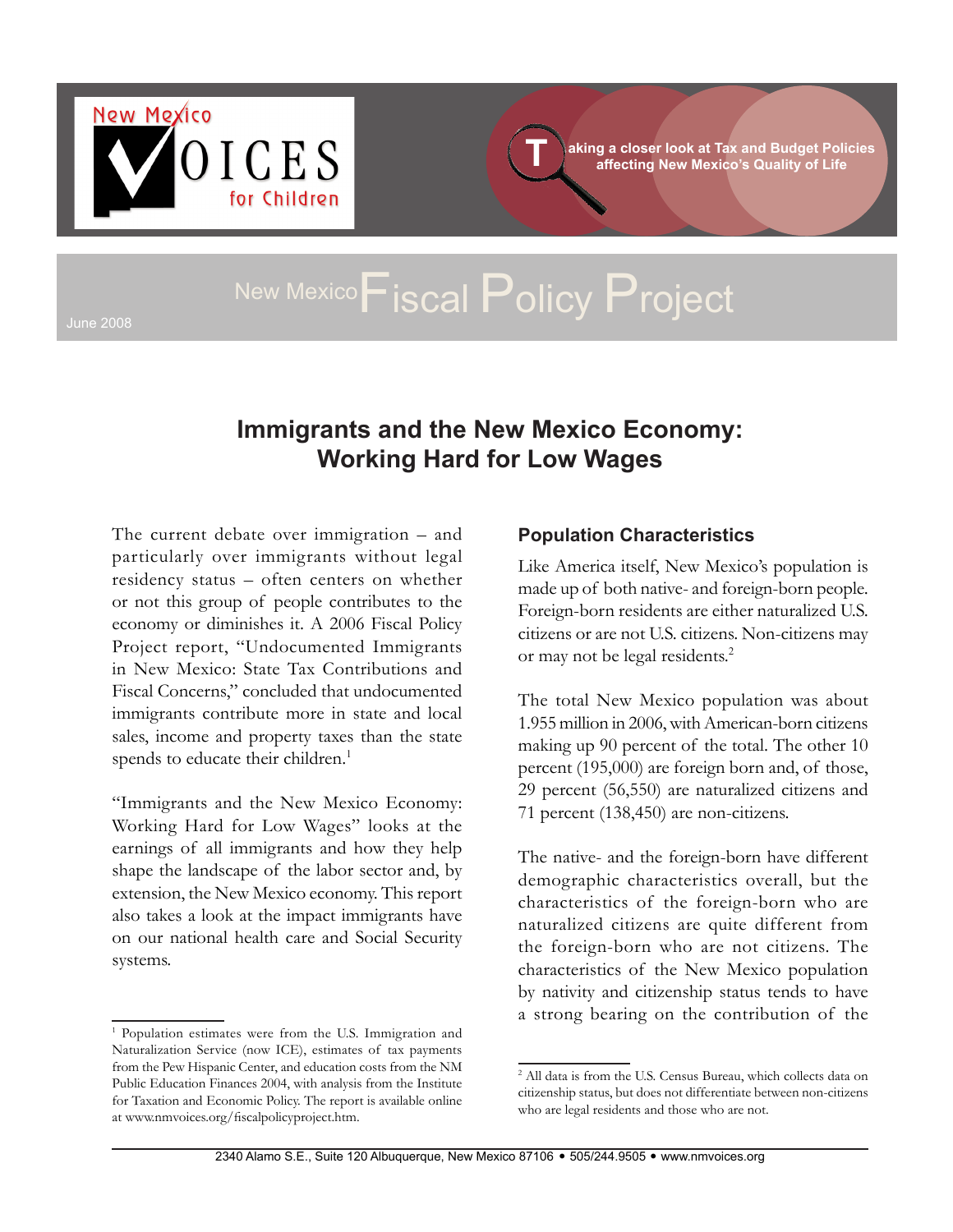respective groups to the state's economy. Age and education are also salient characteristics that distinguish the groups.

The median age of all New Mexicans was 35.2 in 2006. As Table 1 indicates, the median age of foreign-born citizens as a whole is higher than of native-born, with naturalized citizens having the highest median age and non-citizens the lowest. For the purposes of this report, the age group

**Table 1 Median Age of NM Population, 2006**

| <b>Total Population</b> | 35.2 years |
|-------------------------|------------|
| Native-born             | 34.7 years |
| Foreign-born            | 38.1 years |
| Naturalized citizens    | 48.2 years |
| Non-citizens            | 33.6 years |

 Under American immigration law, anyone born in this country is automatically a citizen regardless of the status of their parents. This accounts for some of the fact that New Mexico's immigrant population is also far less likely than the nativeborn population to be very young (Table 2).

**Table 2 Percentage of Children Under Age 5 in NM Population, 2006**

| Total Population     | $7.3\%$ |
|----------------------|---------|
| Native-born          | $8.0\%$ |
| Foreign-born         | $.09\%$ |
| Naturalized citizens | $.02\%$ |
| Non-citizens         | $1.1\%$ |

The foreign-born are also far less likely to be of primary and secondary school age than native-born Americans (Table 3). Again, we find that the percentage of school-aged children is remarkably lower for the foreign-born, especially for naturalized citizens.

| Table 3                         |  |
|---------------------------------|--|
| Percentage of Children Age 5-17 |  |
| in NM Population, 2006          |  |

| Total Population     | $18.9\%$ |
|----------------------|----------|
| Native-born          | $19.8\%$ |
| Foreign-born         | $10.9\%$ |
| Naturalized citizens | $5.3\%$  |
| Non-citizens         | $13.2\%$ |

with which we are most concerned is the group between the ages of 25 and 44. These are the prime working years, and 26.4 percent of New Mexico's total population is within this range. Here we find that a lower percentage of the native-born falls within the prime working age range, while a much higher percentage of the foreign-born population is in that age range. Although the foreign-born population is only 10 percent of the New Mexico population, the foreign-born population of prime working age is nearly 20 percentage points higher than that of New Mexico's native population (Table 4).

**Table 4 Percentage of Adults Aged 25-44 in NM Population, 2006**

| <b>Total Population</b> | $26.4\%$ |
|-------------------------|----------|
| Native-born             | $24.7\%$ |
| Foreign-born            | $42.2\%$ |
| Naturalized citizens    | $31.7\%$ |
| Non-citizens            | $47\%$   |

### **Ethnicity, Education and English Proficiency**

Immigrants in New Mexico are overwhelmingly of Hispanic ethnicity (Table 5).

The educational attainment of the foreign-born population is clearly a problem, as the foreignborn are far less likely than the native-born to have at least a high school education by age 25 (Table 6). This poses a limitation on non-citizens' contributions to the state's economy.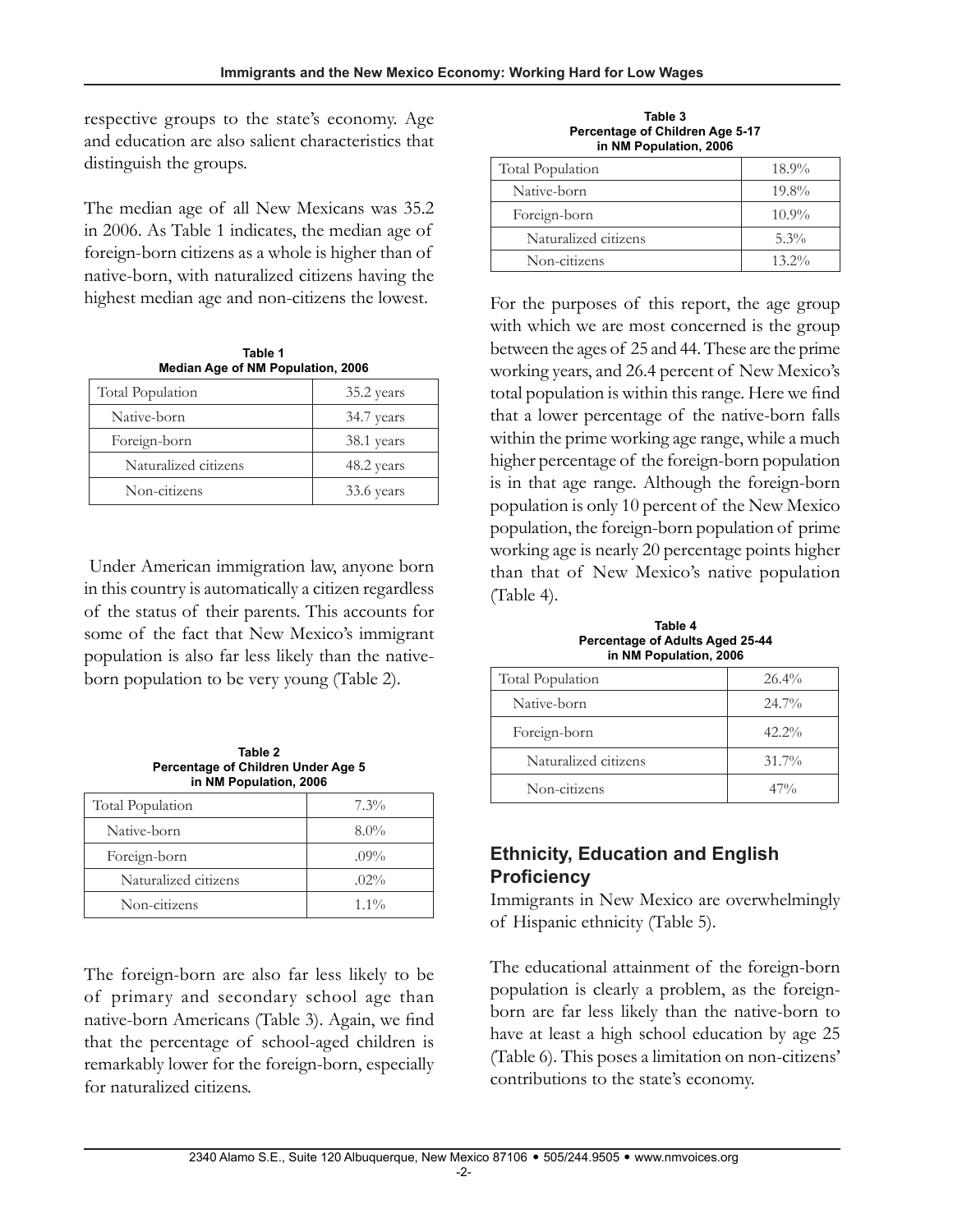| NM PODUIAtion, 2006  |          |              |
|----------------------|----------|--------------|
|                      | Hispanic | Non-Hispanic |
|                      |          | White        |
| Total population     | $44\%$   | 42.4%        |
| Native-born          | 40%      | 46%          |
| Foreign-born         | 78%      | $12\%$       |
| Naturalized citizens | $65\%$   | 18%          |
| Non-citizens         | 84%      | $9\%$        |

**Table 5 Percentage of Hispanic Ethnicity of NM Population, 2006**

**Table 6 Percentage of NM Population Over Age 25 with Less Than High School Education, 2006**

| Native-born          | $14\%$ |
|----------------------|--------|
| Foreign-born         | $52\%$ |
| Naturalized citizens | $37\%$ |
| Non-citizens         | 59%    |

The foreign born are also likely to be restricted in the work force by limited English language skills. Almost 60 percent of the foreign-born speak English less than very well, while only 5 percent of the native-born fall into that category. Two thirds of non-citizens speak English poorly, as opposed to 41 percent of naturalized citizens.

## **Employment and Earning Levels**

The foreign-born make a very significant contribution to the New Mexico economy through their high participation levels in the work force. Labor force participation of the native population is 62.4 percent, while that of the foreign-born population is 64.6 percent. Both naturalized citizens (63.7 percent) and non-citizens (65.1 percent) are more active in the labor force than the native population. The proportion of the foreignborn not in the labor force is much lower than for those born in the United States. Non-citizens are in the United States to work, as are naturalized citizens, though to a lesser extent.

Immigrants are more likely to work in the private labor force and be self-employed than the native-born. The native-born are more likely than immigrants to work for government. Nativeborn workers are concentrated in higher-paying management and professional occupations while immigrants are more concentrated in lowerpaying sectors such as the service industry and

**Table 7 Employment by Sector**

| <b>Employment by Sector</b>                                   |        |
|---------------------------------------------------------------|--------|
| Native-born workers employed in private sector                | 69%    |
| Foreign-born workers employed in private sector               | 80%    |
|                                                               |        |
| Native-born workers employed in public sector                 | 23%    |
| Foreign-born workers employed in public sector                | 11%    |
|                                                               | 7.5%   |
| Native-born workers self-employed                             |        |
| Foreign-born workers self-employed                            | 10%    |
| Native-born workers in management and<br>professional fields  | 37%    |
| Foreign-born workers in management and<br>professional fields | 17%    |
|                                                               |        |
| Native-born workers in service industry                       | 17%    |
| Foreign-born workers in service industry                      | 28%    |
|                                                               |        |
| Native-born workers in construction industry                  | $11\%$ |
| Foreign-born workers in construction industry                 | 24%    |
|                                                               |        |
| Native-born workers in production industry                    | $9\%$  |
| Foreign-born workers in production industry                   | 16%    |

construction (Table 7). The types of employment available to immigrants lead directly to the observed earnings distribution. About half of the foreign-born population earns less than \$25,000 per year. Only about 30 percent of the native population earns less than that. There is also a very significant difference between naturalized citizens and non-citizens by this measure. The earnings of 37 percent of naturalized citizens were below \$25,000, while 63 percent of non-citizens had earnings less than \$25,000.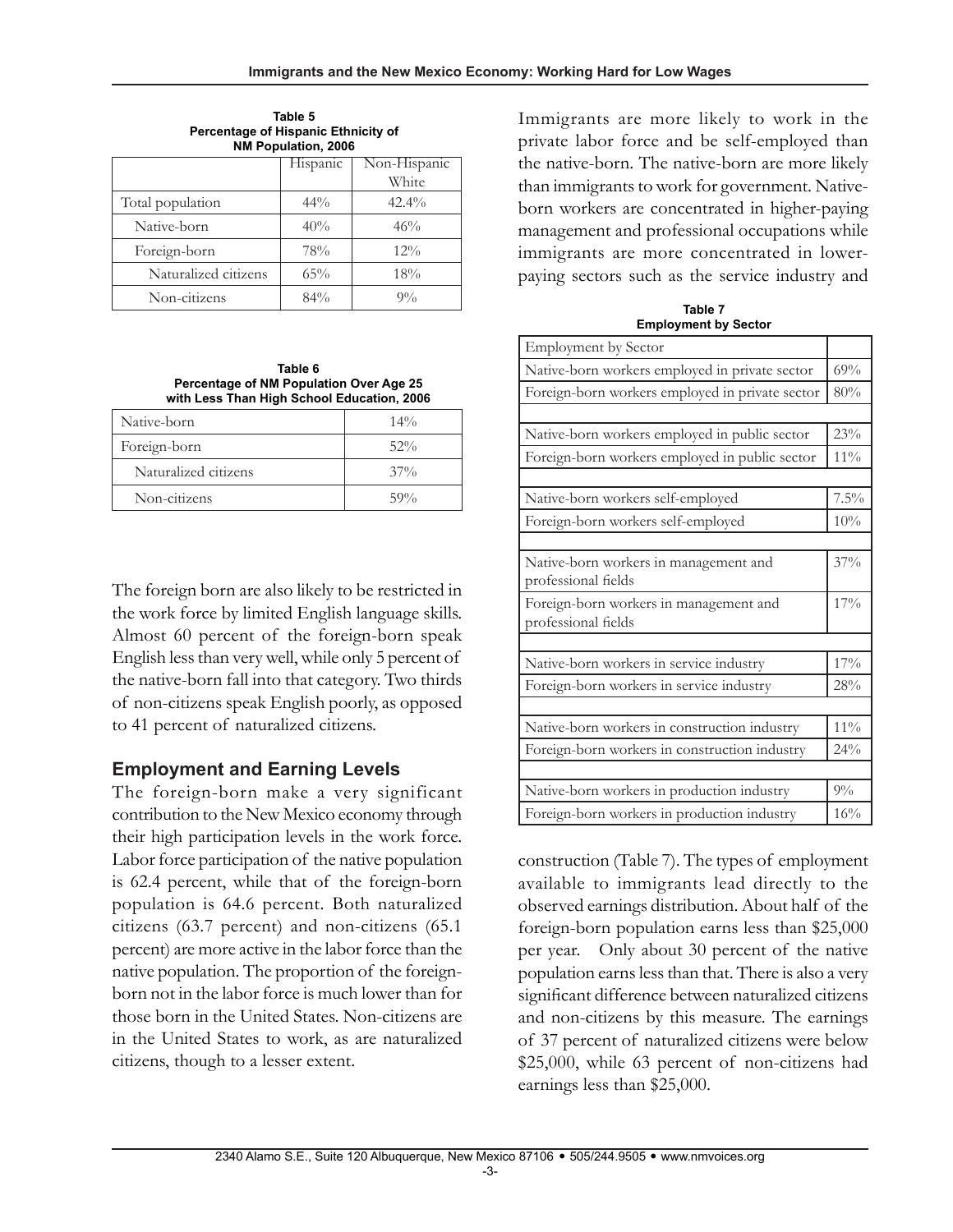The earnings level of the native-born and immigrants has a direct bearing on their poverty status. For the native population, just less than 18 percent lives below the official poverty line, while 26 percent of the foreign-born are below poverty. Poverty rates for households follow a similar pattern (Table 8). Poverty among non-citizen households is clearly a significant component of New Mexico's poverty problem.

| Table 8                                          |
|--------------------------------------------------|
| <b>Families Living Below Poverty Level, 2006</b> |
|                                                  |

| Native-born          | $12\%$ |
|----------------------|--------|
| Foreign-born         | 26%    |
| Naturalized citizens | $15\%$ |
| Non-citizens         | $33\%$ |

Immigrants account for a significant share of the New Mexico economy as measured by earnings. About 91 percent of the state's earnings are generated by the native-born and 9 percent is generated by the foreign-born. Of the 9 percent of earnings generated by the foreign-born, about 4 percent is generated by naturalized citizens and 5 percent is generated by non-citizens.

The contrast between the native- and foreignborn is even clearer in the case of the other two sources of income: dividends, interest and rent, and transfer payments such as Social Security, Medicare, unemployment compensation and Medicaid. Natives account for 93 percent of those earning dividends, interest, and rent, while immigrants account for only 7 percent. In the case of transfer payments, 96 percent go to the nativeborn, while only 4 percent go to immigrants.

#### **Immigrants and Health Care3**

Of the 37 million immigrants living in the U.S. in 2006 most (69 percent) were here legally, while about 11 to 12 million (30 percent) were undocumented. It is thought that up to 40 percent of the undocumented are people who came here through legal channels (i.e., work, student or tourist visas), but have simply overstayed their visas.

In the New Mexico section of this paper, the foreign population was shown to be a population of working people, albeit low income. The situation is the same nationally. In immigrant families, 83 percent had one or more workers, about the same as the 82 percent in citizen families. In non-citizen families 55 percent were considered low income compared to 33 percent of citizen families. While immigrants are here to work, only 38 percent of non-citizen workers had employer-provided health insurance, compared to 63 percent of citizen workers. For the entire non-elderly (less than 65 years of age) population, 78 percent of citizens and only 22 percent of non-citizens had health insurance. Clearly there is a large discrepancy in health insurance coverage between citizens and non-citizens.

Part of the reason for this discrepancy in health insurance is that federal law bars most undocumented immigrants and recent legal immigrants from receiving Medicaid and SCHIP (State Children's Health Insurance Program) coverage. This compounds the problem of a lack of access to employer-provided insurance. Among the restrictions on immigrants receiving Medicaid and SCHIP are: 1.) undocumented and temporary immigrants are generally ineligible for Medicaid and SCHIP; 2.) most legal immigrants are barred from Medicaid and SCHIP for the first five years

<sup>&</sup>lt;sup>3</sup> The data in this section are taken from: "Five Basic Facts on Immigrants and Their Health Care," Kaiser Commission on Medicaid and the Uninsured, March 2008, http://www.kff.org/ Medicaid/7761.cfm.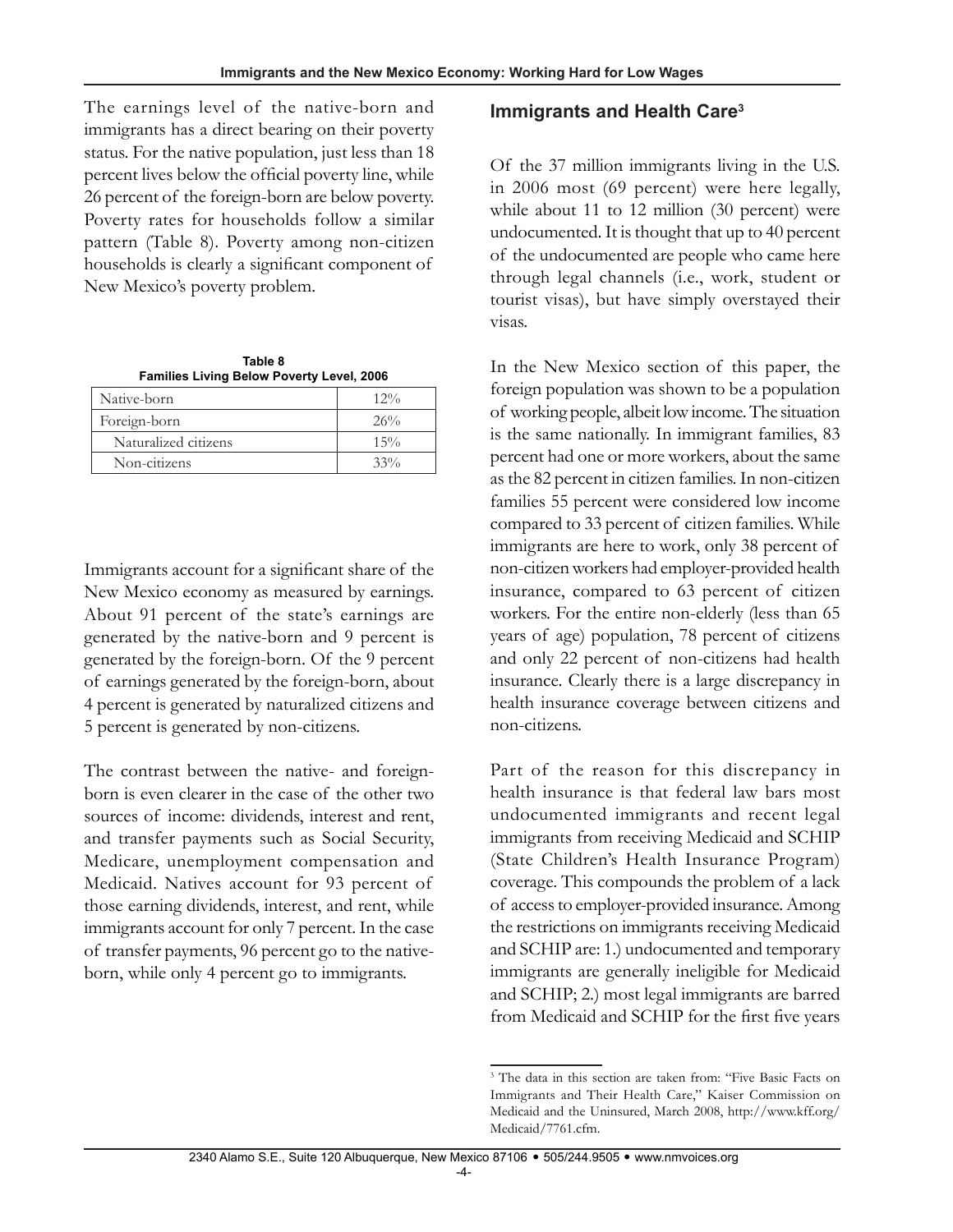that they reside in the U.S.; 3.) emergency Medicaid is available to the undocumented, temporary and recent legal immigrants under other program eligibility requirements; and 4.) states have the option to use SCHIP funds to provide prenatal care to pregnant women regardless of immigration status, but New Mexico does not do this.

A lack of health insurance leads, naturally, to a lack of health care. Non-citizens receive significantly less health care than citizens (Table 9).

| Have a Usual Source of Care                       |     |  |
|---------------------------------------------------|-----|--|
| Non-elderly adults, citizens                      | 84% |  |
| Non-elderly adults, non-citizens                  | 58% |  |
| Children age 0-17, citizens                       | 95% |  |
| Children age 0-17, non-citizens                   | 73% |  |
| Have Seen a Health Professional in Last Two years |     |  |
| Citizens                                          | 90% |  |
| Non-Citizens                                      | 75% |  |
| Have Seen a Health Professional in the Last Year  |     |  |
| Children age 0-17, citizens                       | 91% |  |
| Children age 0-17, non-citizens                   | 70% |  |
| Received Preventative Care                        |     |  |
| Non-elderly adults, citizens                      | 89% |  |
| Non-elderly adults, non-citizens                  | 67% |  |
| Had Well-Child Check-Up in Last Year              |     |  |
| Children age 0-17, citizens                       | 75% |  |
| Children age 0-17, non-citizens                   | 46% |  |

**Table 9**

Health centers that qualify for federal funds, such as the First Choice clinic in Albuquerque's South Valley, are a significant source of health care services for non-citizens because they are required to accept clients regardless of ability to pay. Fees are based on a sliding scale.

It is very important to note that non-citizens are much less likely to use a hospital emergency room than citizens (Table 10). Non-citizens are not using the emergency room for a variety of reasons, but studies show that emergency room use is lower in areas with high concentrations of immigrants than in areas with mostly nonimmigrant populations.

## **Immigration and Social Security**

While undocumented immigrants are ineligible to receive Social Security and Medicare benefits, many of them pay into the trust funds that support these programs through the payroll taxes that are deducted from their paychecks. It is impossible to know exactly how much is paid into the trust by undocumented immigrants because immigration status is not included on the W-2 form used by employers to report earnings to the Social Security Administration (SSA).

Everyone who works in the U.S. is required to have a Social Security number (SSN) for collection of the payroll tax, regardless of citizenship status. In general, only non-citizens who have permission to work from the Department of Homeland Security can apply for a SSN, and proof of immigration status is required.<sup>4</sup> Foreign-born individuals must also show proof of citizenship or lawful immigration status in order to apply for Social Security benefits.<sup>5</sup>

Employers may use the Social Security Number Verification Service (SSNVS) or Employee Verification Service (EVS) to determine if the SSN given by an employee matches the SSA's records. Congress passed the Immigration Reform and Control Act in 1986, which penalizes employers for knowingly hiring undocumented immigrants, but SSN verification is not required of employers.

> **Table 10 Had Emergency Room Visit in 2006**

| Adults, citizens       | 20%    |
|------------------------|--------|
| Adults, non-citizens   | $13\%$ |
| Children, citizens     | $22\%$ |
| Children, non-citizens | $12\%$ |

<sup>4</sup> http://www.socialsecurity.gov/pubs/10096.html 5 http://www.socialsecurity.gov/pubs/10024.html